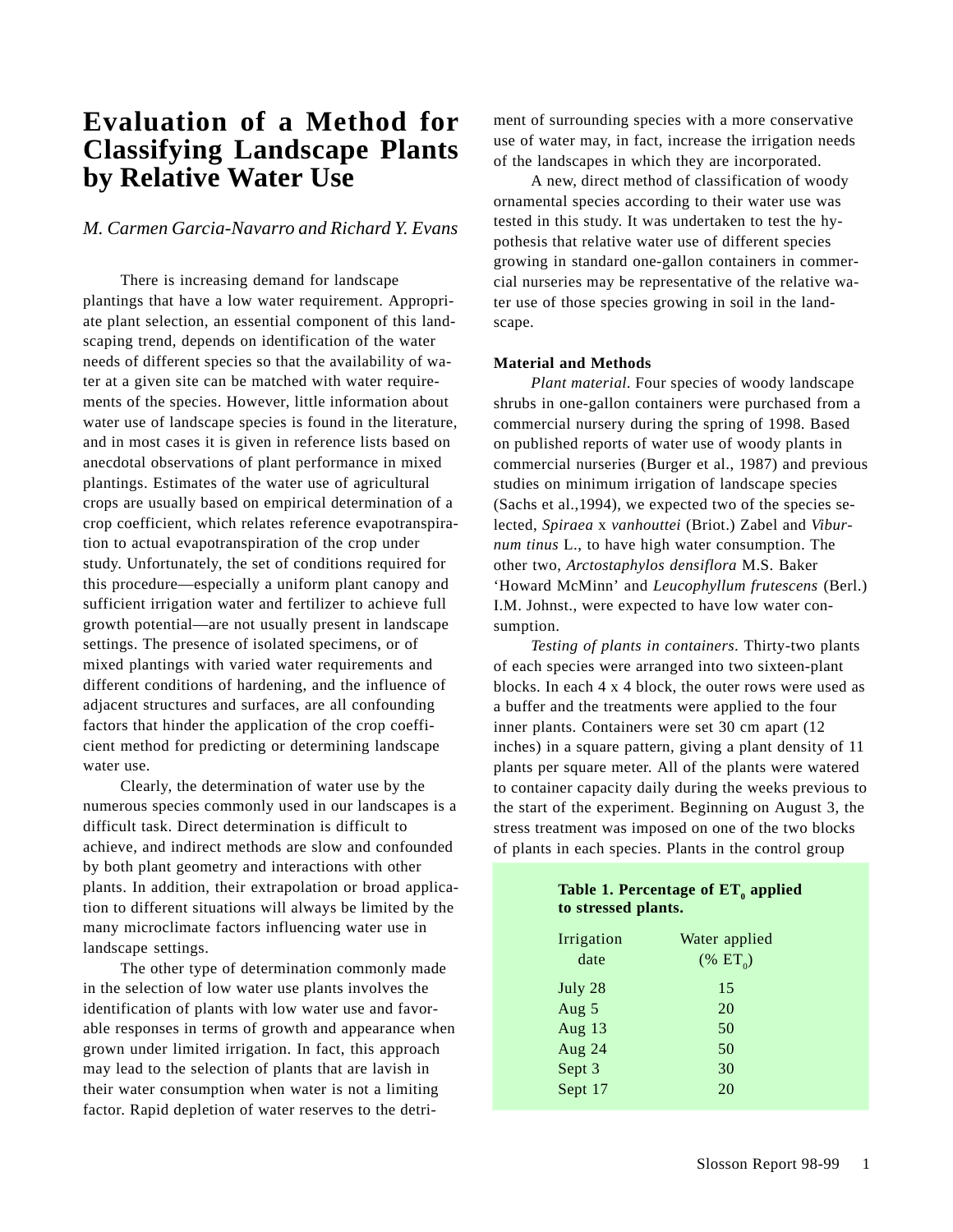

*Figure 1. Average daily water use of shrubs growing in one-gallon containers or 55-gallon lysimeters, and receiving well-irrigated (dark bars) or water stress (light bars) treatments. Error bars indicate standard error of the mean.*

were irrigated daily to container capacity. For plants in the stress treatment, irrigation was withheld until almost all of the available water was removed from the container. Plants were then irrigated to container capacity and subjected to a new cycle of stress. The cycles of stress were repeated during the summer to allow for the acclimation of the plants. For the first two cycles, the interval between irrigations was two days. The interval increased to three or four days during the next five cycles as the rate of water use in stressed plants declined. The two last cycles of stress were six and seven days long. Daily water use was measured gravimetrically. Measurements were taken for three periods of eleven days each. The first period of measurement extended from July 27 to August 6 and encompassed both the week before imposition of the first water stress and the first four days after stress was imposed. After three more cycles of stress, a second period of measurements started on August 24. The last period of measurement started September 14.

Several characteristics of the plant response to water stress were measured periodically on the plants under both treatments. Plant growth was assessed through non-destructive measurements of plant height, stem diameter and length, and number of leaves or defoliation of selected shoots. Pressure-volume curves of each species under study were done using a pressure chamber (Soil Moisture equipment, Santa Barbara, CA) and using the Richards method (Nilsen, 1996), also known as the bench drying technique. Osmotic poten-

tial at full turgor  $(\psi_{\pi}^{\text{100}})$ , water potential at the turgor loss point  $(\psi_{\pi}^0)$ , relative water content at turgor loss point  $(RWC_{o}$ ), and modulus of elasticity at full turgor  $(\epsilon_{\text{max}})$ , were determined from the curves. Predawn leaf water potential was determined with a pressure chamber on September 18. The terminal portion of randomly selected branches was used. Stomatal conductance was measured on young, fully expanded leaves with a LICOR 1600 steady-state porometer on the morning of October 7, one day after irrigation of stressed plants.

Carbon isotope discrimination was determined on sun-exposed leaves of the terminal portion of randomly selected branches, which were collected from randomly selected plants in each treatment group. The foliage was oven-dried (80°C, 48h) and ground in a Willey mill to pass a 40 mm mesh. Carbon isotope ratios were measured with a mass spectrometer and expressed as  $\delta^{13}C$ relative to PDB standard.  $\delta^{13}$ C values were transformed to discrimination D values assuming a  $\delta^{13}$ C for air of -8  $^{0/}_{00}$ .

Aboveground biomass was determined at the end of the experiment. Plants were cut at the ground level and separated into stems, leaves and flowers. Leaf area per plant was determined with a LICOR area meter. Leaves, stems and flowers were oven-dried and then weighed.

*Testing of plants in lysimeters*. Forty-eight drainage lysimeters (60-cm diameter and 80-cm height), each with a single 2.5-cm drainage hole in the bottom, were set on a concrete pad. They were set at a spacing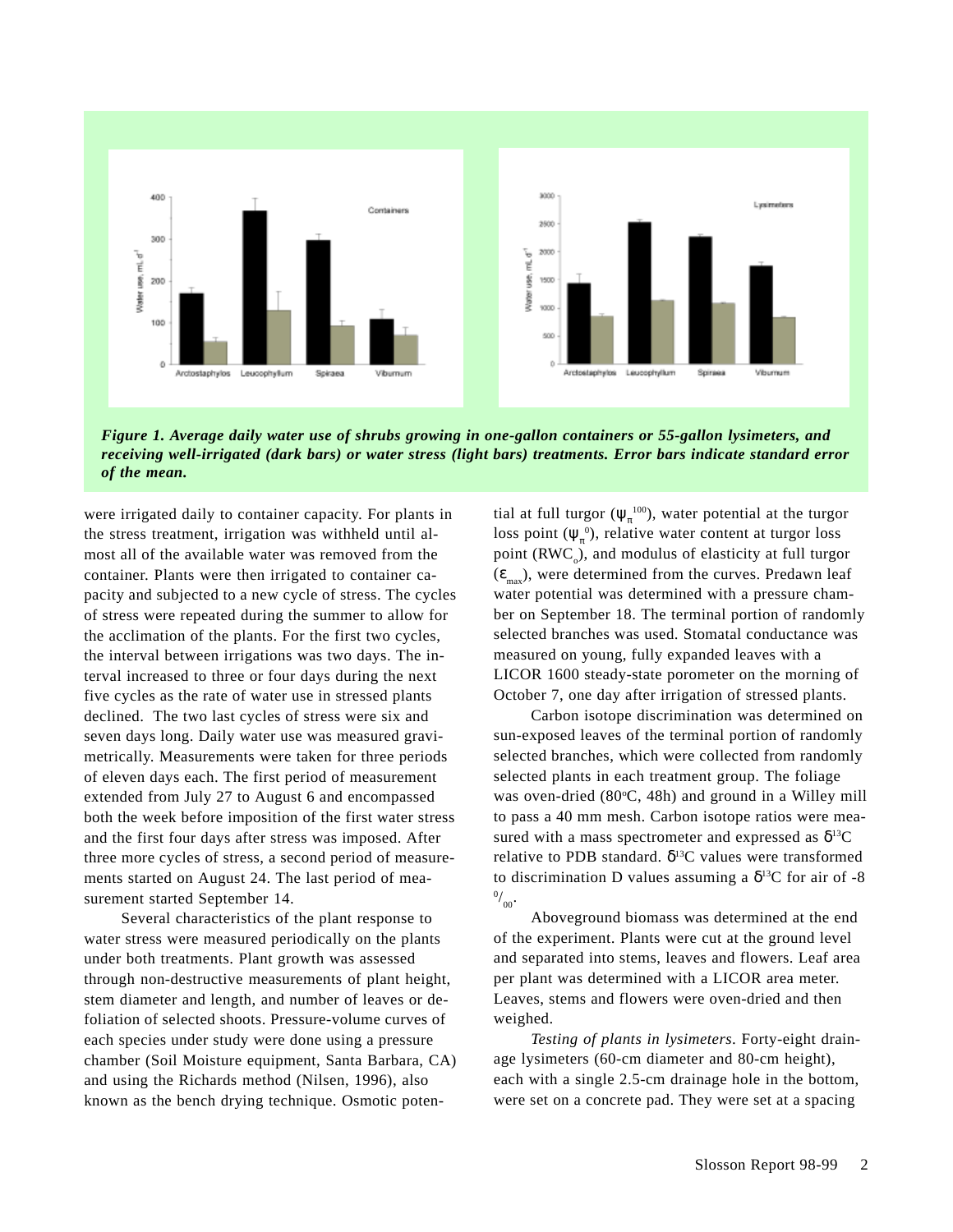**Table 2. Crop coefficients for well-irrigated container-grown plants calculated by Burger et al. (1987) and for Sept. 14-24, 1998.**

| <b>Species</b> | <b>Burger</b><br>et al. | Summer<br>1998 |
|----------------|-------------------------|----------------|
| Arctostaphylos | 1.7                     | 2.13           |
| Leucophyllum   |                         | 4.60           |
| Spiraea        | 3.4                     | 3.72           |
| Viburnum       |                         | 1.36           |

of 100 cm x 75 cm. The pad had been plumbed so that drainage water from each lysimeter could be captured and measured. In spring 1997, twelve plants of each of the species described above were transplanted from one-gallon containers into the lysimeters. The plants were arranged in a completely randomized design, with four species, two irrigation treatments, and six replicates.

Ironically, the water stress experiment was not started until July 1998 because of an unusually long rainy season. The irrigation treatments had been planned to provide 100% or 15% of  $\mathop{\rm ET}\nolimits_0$  (reference evapotranspiration), based on data obtained from the CIMIS station on the UC Davis campus. The experiment began after plants in all treatments were irrigated to container capacity. Plants in the  $0.15$   $ET_{0}$  treatment began to defoliate as the soil dried after the first irrigation (presumably because the extended rainy season left them unprepared for water stress), so the water stress treatment was modified. Actual irrigation volumes relative to  $ET_0$  are presented in Table 1.

Water use was determined from the difference in volume of water applied and water collected from drainage, assuming that soil moisture content at container capacity was the same after each irrigation. Water use of stressed plants was determined once for the entire duration of the study because no drainage occurred after intervening irrigation events. At the end of the experiment, all plants were irrigated with a measured volume of water to bring the soil back to its initial moisture content in both control and stress treatments.

Measurements of plant growth and water status were conducted as described for the plants growing in one-gallon containers. In addition, midday stem water potentials were determined on three plants per treatment. Small branches in the base of the plant were se-

lected and bagged to prevent transpiration. After at least one hour, branches were cut at their base and their water potential rapidly measured in a pressure chamber.

#### **Results and Discussion**

Water consumption among the four species followed similar patterns in both the gallon containers and the lysimeters (Fig. 1). The relative consumption of water by well-watered plants was highest in *Leucophyllum*, followed by *Spiraea*, and then by *Viburnum* and *Arctostaphylos*, which had similar water consumption values. In the gallon containers, average daily water use of well-watered plants ranged from 110 mL (*Viburnum*) to 370 mL (*Leucophyllum*). In lysimeters, average daily water use of well-watered plants ranged from 1440 mL (*Arctostaphylos*) to 2530 mL (*Leucophyllum*).

Crop coefficients calculated for the well-irrigated plants also reflect the relative order of water use (Table 2). Under the classification established by Burger *et al*. (1987) for container plants, *Arctostaphylos* and *Viburnum* fall within the low water use category, while *Spiraea* and *Leucophyllum* may be considered as moderate and heavy water users respectively. The values obtained for *Arctostaphylos* and *Spiraea* are consistent with those calculated by Burger *et al*. As in that study, the values of  $K_c$  for container grown species were higher than those reported for agronomic crops or orchard trees. They also were higher  $K_c$  values for the same species grown in lysimeters.

Reducing irrigation to a low fraction of  $\mathop{\rm ET}\nolimits_0$  re-



*Figure 2. Linear relationship between water use of plants in lysimeters and in containers. Closed circles represent well-irrigated plants; open circles represent water-stressed plants. Letters next to symbols indicate first letter of plant genus.*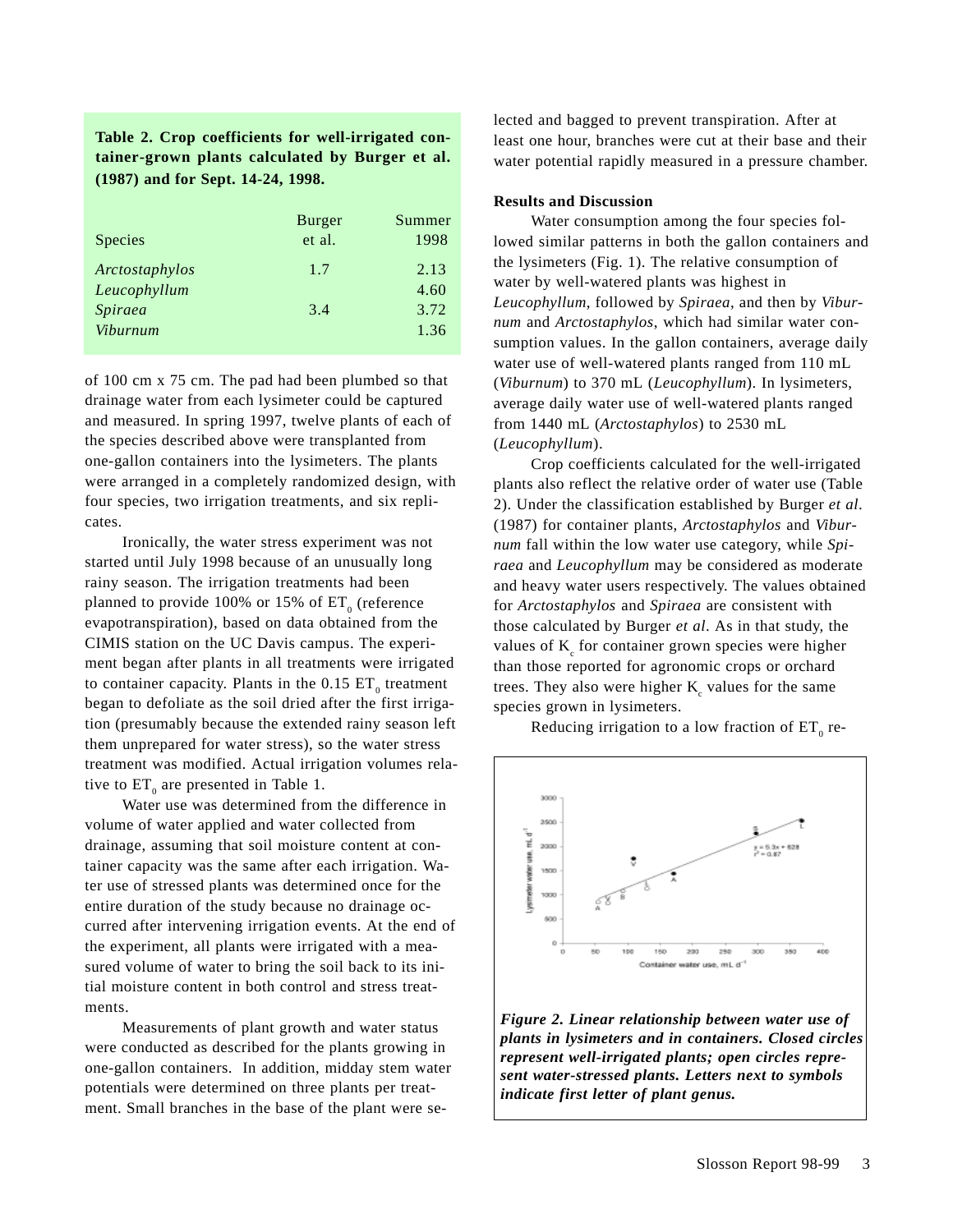

*Figure 3. Leaf area of shrubs growing in one-gallon containers or 55-gallon lysimeters, and receiving wellirrigated (dark bars) or water stress (light bars) treatments. Error bars indicate standard error of the mean.*

sulted in a substantial decrease in plant water use in either containers or lysimeters (Fig. 1), but the relative order of water consumption did not change significantly. In containers, water use of stressed plants was approximately 65–70% lower than that of well-watered plants (except for *Viburnum*, which was only 35% lower). In lysimeters, water use of stressed plants was about 55% lower than that of well-watered plants.

The relative water use of the four species in the lysimeter experiment was consistent with that in the container experiment. The good fit of the regression of average daily water use by lysimeter plants on average daily water use by container plants  $(R^2=0.87)$  illustrates the consistency of the relative water use in both experiments (Fig. 2). This is particularly interesting because it indicates that measurement of water use of well-irrigated plants at the end of nursery production might be useful for predicting the eventual relative water use of various species after establishment in the landscape, regardless of whether those plants receive copious or limited amounts of irrigation water.

Confidence in this conclusion must be tempered by the observation that only four species were tested. However, it is worth noting that these species differ in form and that they responded to water stress in quite different ways. Therefore they may represent broad groups of landscape plants. Evidence of this comes from measurements taken of plant responses to water stress. In containers, water-stressed plants of all species except the *Viburnum* had a substantially reduced leaf

area (Fig. 3). In contrast, only water-stressed *Leucophyllum* and *Spiraea* had a significantly smaller leaf area in lysimeters. Early senescence and leaf shedding were observed for *Leucophyllum* and *Spiraea*. *Spiraea* reduced further its effective leaf area by wilting and rolling of the remaining leaves. *Leucophyllum* plants, although showing responses similar to those of the other species, were able to withstand higher levels of dehydration as shown by the lower values of  $RWC<sub>o</sub>$ (Tables 3 and 4), apparently due to a relatively high tissue elasticity, and the low predawn and midday water potentials (Fig. 4). Among the species studied, *Leucophyllum* seems to be the most drought-tolerant.

Differences in water stress responses were also apparent in leaf water potential values (Fig. 4) and stomatal conductance values (Fig. 5). In containers, all species except *Viburnum* had a much more negative water potential when water-stressed. In lysimeters, water-stressed plants of *Leucophyllum* and *Spiraea* had much more negative water potentials, with that of *Leucophyllum* particularly low, and the water potential of stressed *Viburnum* was also significantly more negative than that of well-irrigated plants. Container-grown *Arctostaphylos* and *Spiraea* responded to water stress by reducing stomatal conductance, but all four species reduced stomatal conductance substantially when grown in lysimeters under water stress conditions.

The mechanisms involved in the adaptations to water stress of the four species are compatible with the avoidance strategy defined by Ludlow (1989). Species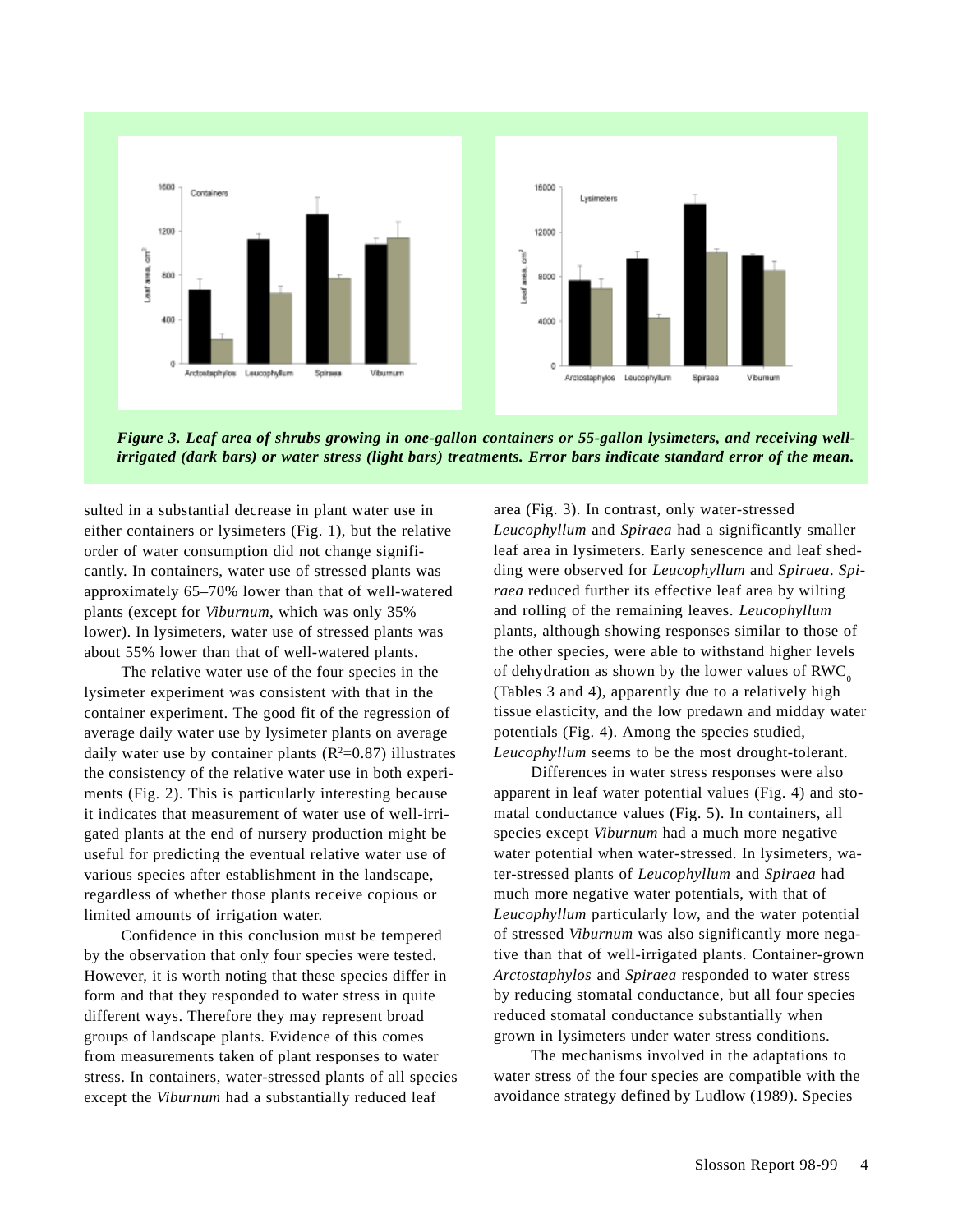**Table 3. Values of parameters describing the tissue water relations obtained from pressurevolume curves at the end of the container experiment (** $\psi_{\pi}^{\ 100}$ **: osmotic potential at full turgor; ψ<sub>π</sub>°:** osmotic potential at turgor loss point; ε: bulk modulus of elasticity; RWC<sub>o</sub>: relative water **content at turgor loss point).**

|                 | Irrigation <sup>1</sup> | $\Psi_x^{100}$<br>(MPa)                                                                                                       | $\Psi_{\pi}^{0}$<br>(MPa) | ε<br>(MPa)      | $RWC_0$<br>(% ) |
|-----------------|-------------------------|-------------------------------------------------------------------------------------------------------------------------------|---------------------------|-----------------|-----------------|
|                 |                         |                                                                                                                               |                           |                 |                 |
| Arctostaphylos  | W                       | $-1.56 \pm 0.36$                                                                                                              | $-1.99 \pm 0.38$          | $16.4 \pm 4.56$ | $91 \pm 1.71$   |
|                 | S                       | $-1.85 \pm 0.63$                                                                                                              | $-2.37 \pm 0.73$          | $16.5 \pm 6.05$ | $91 \pm 2.45$   |
| Leucophyllum    | W                       | $-0.98 \pm 0.23$                                                                                                              | $-1.47 \pm 0.22$          | $3.9 \pm 1.79$  | $86 \pm 3.86$   |
|                 | S                       | $-1.26 \pm 0.54$                                                                                                              | $-1.93 \pm 0.66$          | $4.6 \pm 1.77$  | $76 \pm 4.24$   |
| Spiraea         | W                       | $-1.44 \pm 0.40$                                                                                                              | $-2.01 \pm 0.49$          | $7.5 \pm 1.29$  | $91 \pm 2.16$   |
|                 | S                       | $-1.59 \pm 0.21$                                                                                                              | $-2.25 \pm 0.24$          | $11.5 \pm 5.54$ | $91 \pm 2.16$   |
| <i>Viburnum</i> | W                       | $-1.45 \pm 0.32$                                                                                                              | $-2.07 \pm 0.43$          | $12.0 \pm 4.85$ | $89 \pm 2.99$   |
|                 | S                       | $-1.33 \pm 0.23$                                                                                                              | $-1.80 \pm 0.32$          | $10.2 \pm 2.01$ | $90 \pm 2.06$   |
| $1$ VV $7$      |                         | $\frac{1}{2}$ 1 $\frac{1}{2}$ 1 $\frac{1}{2}$ 1 $\frac{1}{2}$ 1 $\frac{1}{2}$ 1 $\frac{1}{2}$ 1 $\frac{1}{2}$ 1 $\frac{1}{2}$ |                           |                 |                 |

<sup>1</sup> W, well-irrigated plants; S, water stressed plants

showing this strategy are characterized by the maintenance of high water potentials as stress develops. These plants minimize their water loss or maximize their water uptake by different mechanisms. Reduced stomatal conductance, leaf area or changes in leaf angle contribute to a lower transpiration. Low osmotic adjustment is usually associated with the avoidance strategy. Higher root density and hydraulic conductivity increase the water extraction from the soil.

The most likely causes of differences in the way a given species in a small container responds to water stress, when compared to its response to stress in a lysimeter (or in the landscape), are the differences in the magnitude of the water stress and in the rate at which water stress intensifies. Container media can undergo a rapid transition from plentiful water to no available water, whereas that transition tends to be slower in field conditions. Another factor that may have influenced plant responses to water stress is the difference in plant age: Those in lysimeters were a year older than those in the one-gallon containers. The important point that arises from these results is that, despite different responses to water stress attributable to plant species or age, or to growing conditions, the landscape water use of the species evaluated in this study could be ranked accurately, based on water use in onegallon containers.

#### **Conclusions**

Differences in water use among landscape species growing in lysimeters, representative of landscape conditions, were consistent with differences in water use among the same species when growing in one-gallon containers at the end of the production cycle. In spite of the different specific mechanisms of response to water stress, the relative water use of the plants remained similar in both experiments. Since the species used were very different in their growth habits, native environment, and plant characteristics, the generalization of this method is expected to yield good results when applied to other species. The relative values of water use of one-gallon container plants may be used to predict the relative water use of the same species in the landscape. The use of well-watered plants to establish the classification seems to be better than the use of stressed plants since differences in water use among species under limited irrigation are less marked.

The species may be placed under broad categories that might well be determined by those defined by Burger *et al*. (1987) for container-grown plants, based on the calculated crop coefficients after production in the nursery. Under such a classification, *Leucophyllum* would be a heavy water user, *Spiraea* a moderate water user, and *Arctostaphylos* and *Viburnum* would be low water users. These placements differ somewhat from those presently used by WUCOLS, Water Use Classifi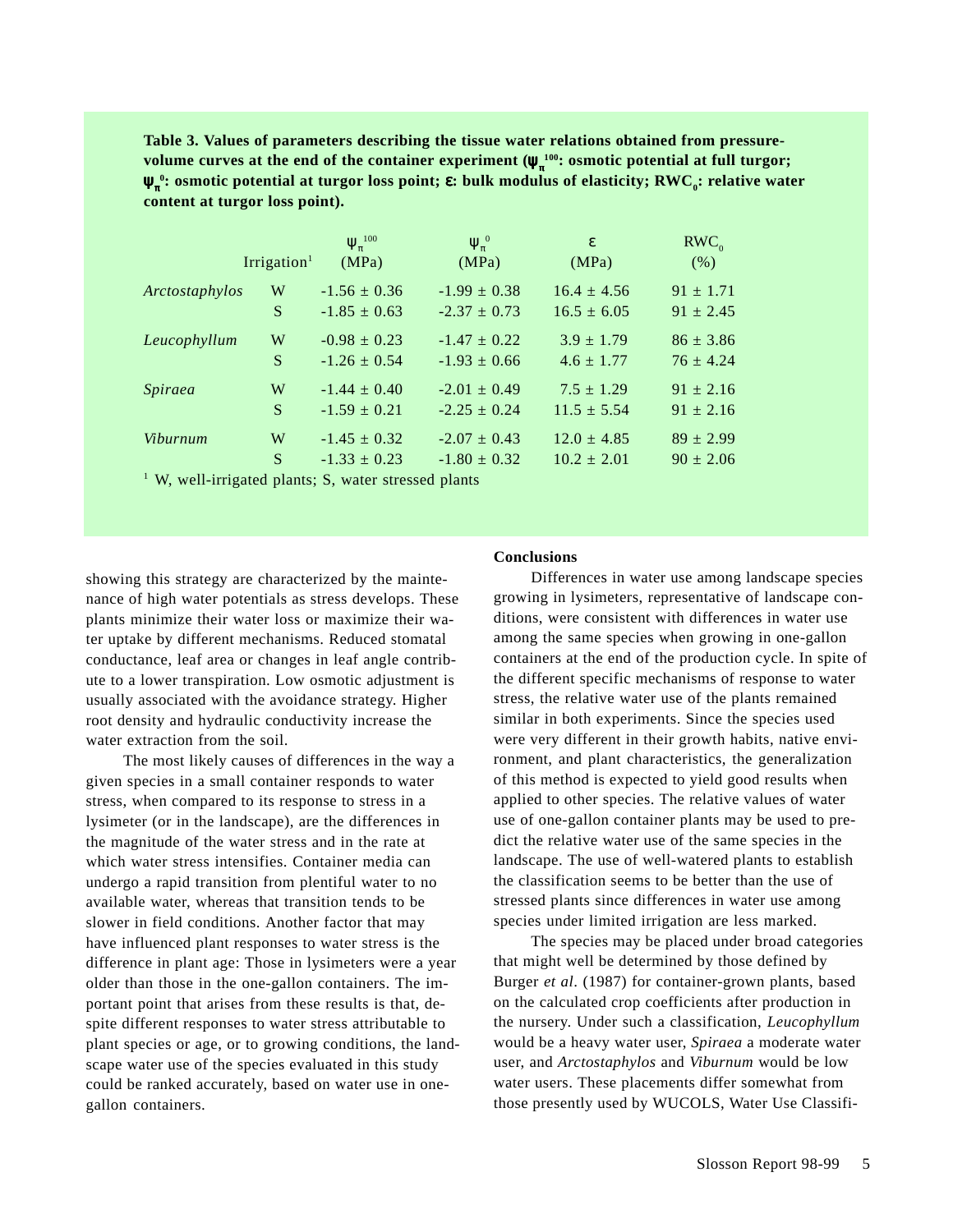**Table 4. Values of parameters describing the tissue water relations obtained from pressurevolume curves at the end of the lysimeter experiment. Symbols and abbreviations are given in Table 3.**

|                 |                | $\Psi_{\pi}^{100}$ | $\Psi_{\pi}^{0}$ | $\varepsilon$   | $RWC_0$         |
|-----------------|----------------|--------------------|------------------|-----------------|-----------------|
|                 | Irrigation     | (MPa)              | (MPa)            | (MPa)           | (% )            |
| Arctostaphylos  | $t_{0}$        | $-1.63 \pm 0.51$   | $-2.14 \pm 0.65$ | $13.9 \pm 5.37$ | $90.6 \pm 5.68$ |
|                 | W              | $-2.34 \pm 0.82$   | $-2.74 \pm 0.72$ | $29.0 \pm 7.39$ | $93.0 \pm 1.15$ |
|                 | S              | $-1.98 \pm 0.85$   | $-2.40 \pm 0.94$ | $22.3 \pm 1.50$ | $92.0 \pm 3.87$ |
| Leucophyllum    | t <sub>0</sub> | $-1.45 \pm 0.45$   | $-2.22 \pm 0.37$ | $3.6 \pm 2.84$  | $75.6 \pm 4.97$ |
|                 | W              | $-1.49 \pm 0.36$   | $-2.02 \pm 0.31$ | $8.4 \pm 3.26$  | $85.0 \pm 0.58$ |
|                 | S              | $-0.80 \pm 0.27$   | $-1.67 \pm 0.32$ | $1.0 \pm 1.02$  | $72.0 \pm 2.99$ |
| Spiraea         | $t_{0}$        | $-1.44 \pm 0.15$   | $-2.18 \pm 0.19$ | $5.9 \pm 3.34$  | $76.6 \pm 5.46$ |
|                 | W              | $-1.55 \pm 0.61$   | $-2.29 \pm 0.39$ | $16.0 \pm 3.92$ | $89.0 \pm 3.70$ |
|                 | S              | $-1.87 \pm 0.35$   | $-2.58 \pm 0.40$ | $18.0 \pm 2.50$ | $90.0 \pm 1.50$ |
| <b>Viburnum</b> | $t_{0}$        | $-1.79 \pm 0.15$   | $-2.33 \pm 0.16$ | $10.9 \pm 1.95$ | $81.6 \pm 1.50$ |
|                 | W              | $-1.46 \pm 0.07$   | $-1.82 \pm 0.06$ | $11.4 \pm 3.46$ | $89.0 \pm 1.83$ |
|                 | S              | $-1.16 \pm 0.07$   | $-1.45 \pm 0.13$ | $10.4 \pm 3.92$ | $92.0 \pm 2.36$ |

cation of Landscape Species (Costello and Jones, 1999). WUCOLS, which bases its rankings primarily on anecdotal information, lists *Leucophyllum* and *Arctostaphylos* as low water users, and *Spiraea* and *Viburnum* as moderate water users. The discrepancies between the WUCOLS ranking and the values determined in this study may well be due to undetectable species interactions in landscapes. For example, *Leucophyllum* may appear to be a low water user in the landscape because it competes successfully with other plants, obtaining more than its "share" of water.

The knowledge about how aesthetic and functional characteristics are influenced by water stress may help in the landscape design process. In this study, growth of all species was affected by reduced irrigation. Visual appearance of plants was more seriously affected in *Spiraea* and *Viburnum* than in either *Arctostaphylos* or *Leucophyllum*. Density of foliage in *Spiraea* decreased as stress progressed, and the leaves remaining on the plants showed scorching or desiccation of the margins, in-rolling, and wilting. Nevertheless, *Spiraea* plants are able to withstand severe water stress by maintaining only their perennial structures, roots and stems, and to resprout when favorable conditions occur. This fact makes the plant suitable for some purposes in which survival of the plant is more important than the maintenance of aesthetic characteristics. *Viburnum*

leaves did not senesce but those more exposed to light suffered sunburn. A long period of drought might render plants of this species unable to recover after rain or irrigation. Even well-irrigated *Viburnum* plants stopped growth during the more extreme summer conditions in this study. Reduction of growth was the only adverse effect of reduced irrigation observed in *Arctostaphylos*. Plants retained most of their foliage and maintained turgor of leaves and branches. The moderate defoliation and reduction of growth in *Leucophyllum* did not prevent the plant from blooming and restarting rapid growth after each irrigation.

## **Literature Cited**

- Burger, D.W., J.S. Hartin, D.R. Rodel, T.A. Lukaszewski, S.A. Tjosvold, and S.A. Wagner. 1987. Water use in California's ornamental nurseries. Calif. Agric. 41: 7-8.
- Costello, L.R., and K.S. Jones. 1999. WUCOLS: A guide to irrigation water needs of landscape plants in California. http://wwwdpla.water.ca.gov/urban/ conservation/landscape/wucols/
- Ludlow, M.M. 1989. Strategies of response to water stress. pp. 269-281. In: Kreeb, K.H., H. Richter and T.M. Hinckley. Structural and functional responses to environmental stresses. SPB Academic Publishing, The Hague, The Netherlands.